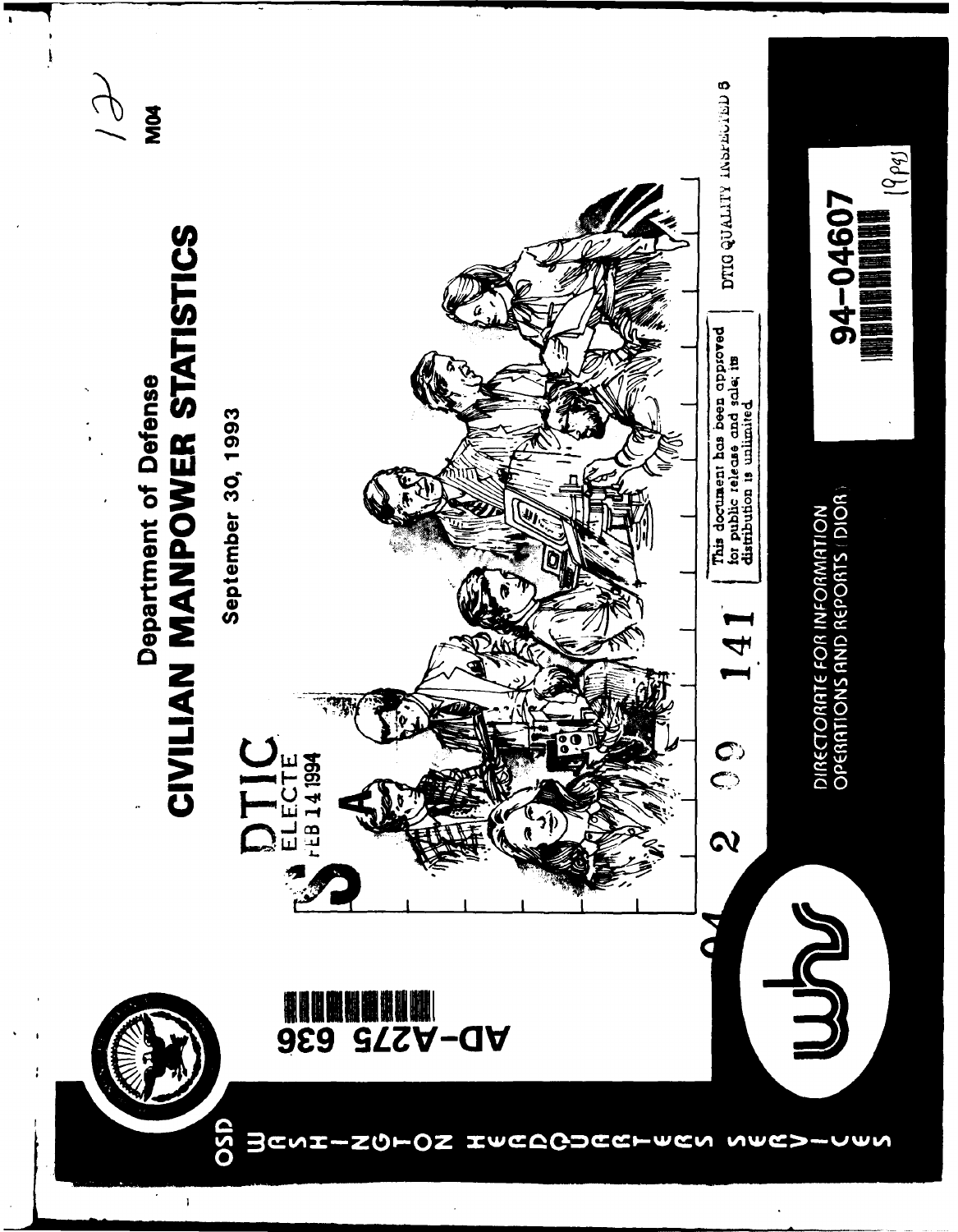Department of Defense

 $\frac{1}{2}$ 

 $\bar{\rm i}$ 

## CIVILIAN MANPOWER STATISTICS

September 30, 1993

Washington Headquarters Services Operations and Reports (DIOR) Directorate for Information Issued Quarterly by

|                               | Accesion For                 |             |
|-------------------------------|------------------------------|-------------|
| Justification<br>DTIC<br>NTIS | Unaniiouiced<br>CRA&I<br>TAB | □<br>$\Box$ |
| Distribution/<br>ă            |                              |             |
|                               | <b>Availability Codes</b>    |             |
| <b>Side</b>                   | Avail and<br>Special         | ð           |
| S.                            |                              |             |
|                               |                              |             |

POR SALE BY THE SUPERINTENCENT OF DOCUMENT<br>ULS. GOVERNMENT PRINTING OFFICE

DTIC and NTIS identification number for this publication is DIOR/M04-93/04.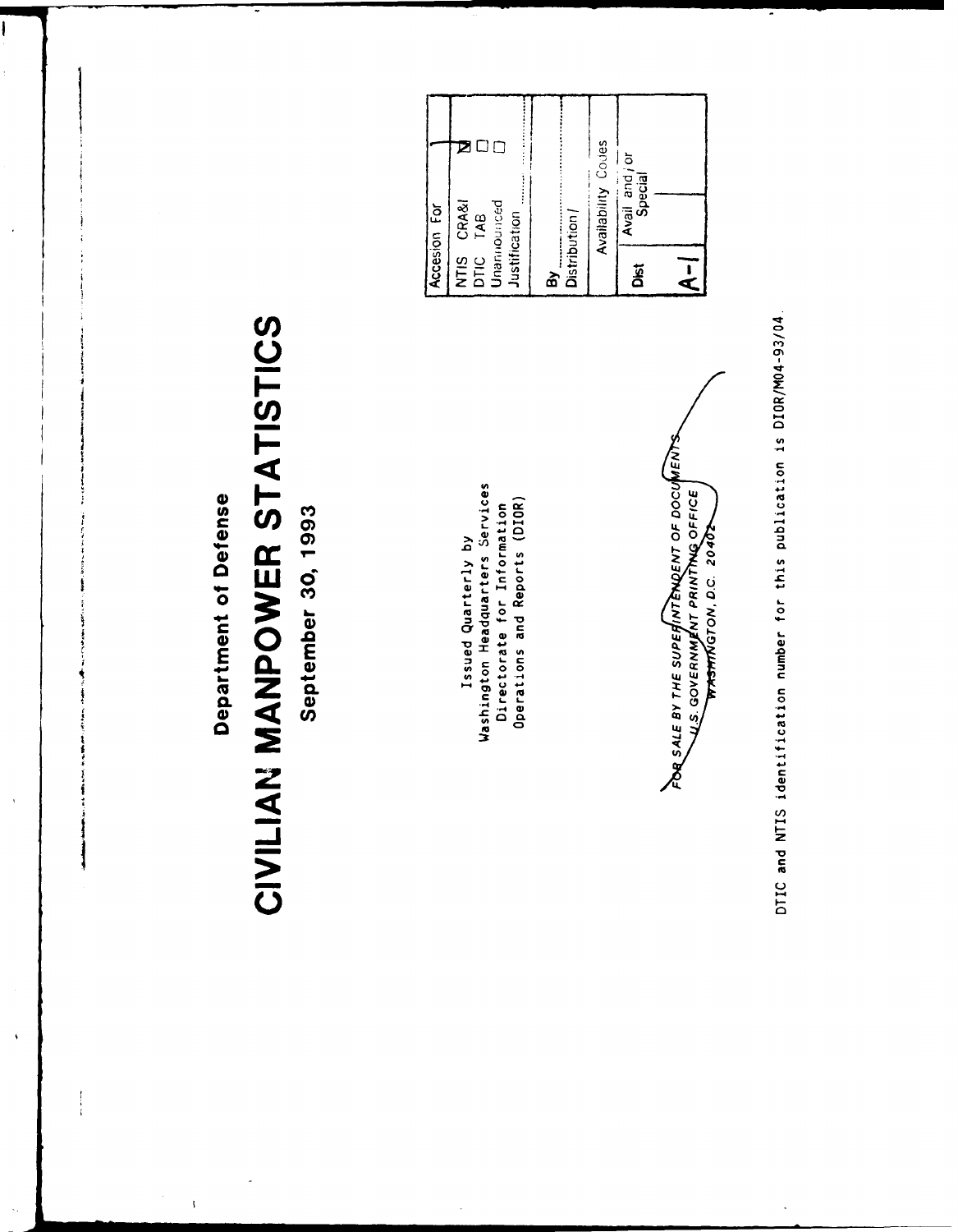#### FOREWORD

Civilian Manpower Statistics (CMS) is a quarterly publication prepared by the Washington Headquarters<br>Services, Directorate for Information Operations and Reports (WHS/DIOR) of the Office of the Secretary of Defense.

personnel paid from nonappropriated funds. It is produced primarily from an integrated data base<br>developed and maintained by WHS/DIOR from monthly information provided to the Office of Personnel<br>Management on Standard Form with the exception of personnel of the National Security Agency, the Defense Intelligence Agency, and CMS provides statistical information on the civilian work force of the Department of Defense (DoD),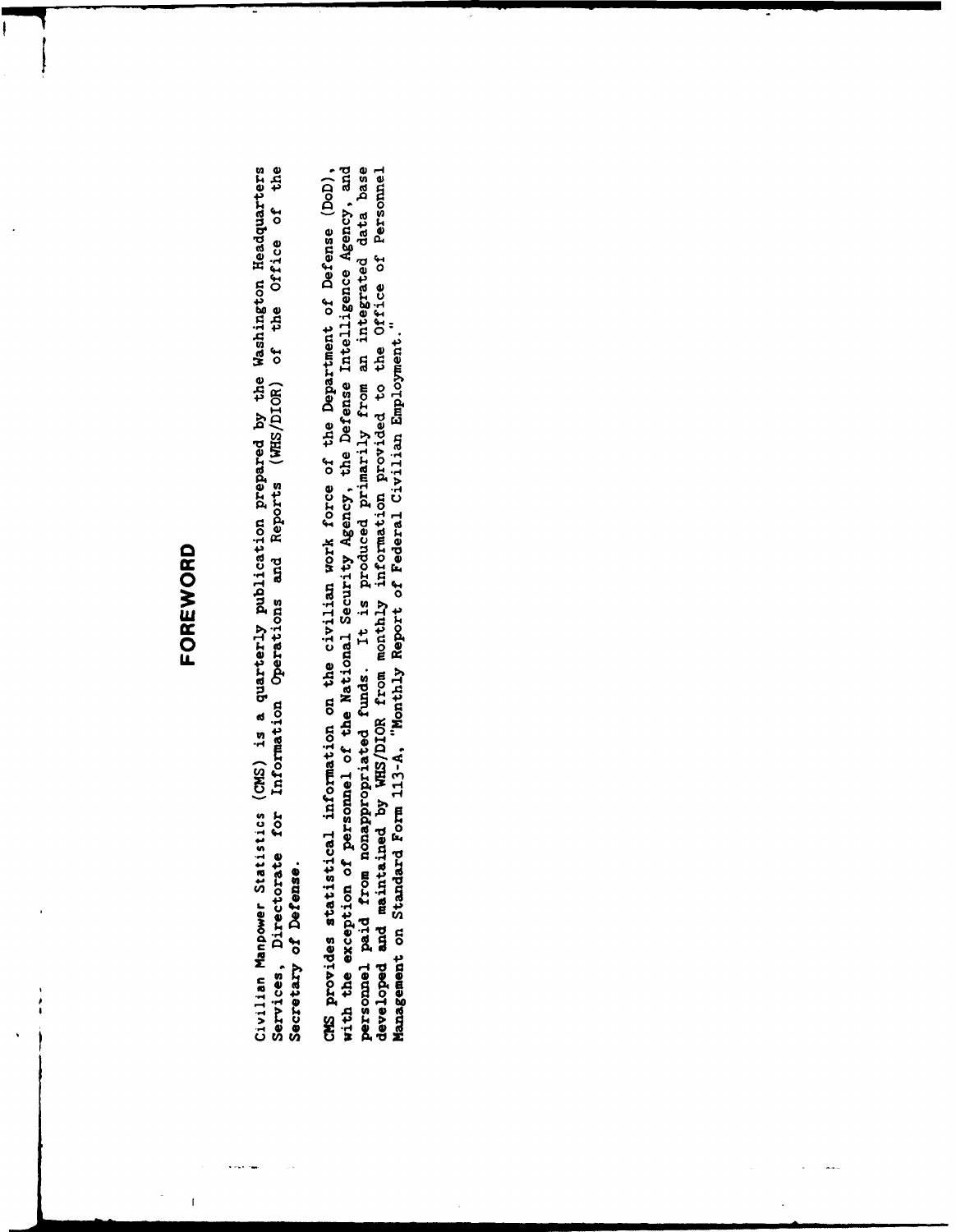### TABLE OF CONTENTS

I

| $\blacktriangleleft$<br>Table | Civilian Employment, by Function and Employment Status<br>September 30, 1993<br>cording to Defense Component<br>Don<br>Ac                                                                                                                                                                                                                                                                                                                                                                                                                                           |
|-------------------------------|---------------------------------------------------------------------------------------------------------------------------------------------------------------------------------------------------------------------------------------------------------------------------------------------------------------------------------------------------------------------------------------------------------------------------------------------------------------------------------------------------------------------------------------------------------------------|
| $\mathbf{\alpha}$<br>Table    | $\ddot{\mathbf{v}}$<br>Subject to OMB Ceiling<br>and Defense Component.<br>Function, Employment Status,<br>ds in DoD Civilian Employment<br><b>Trend</b><br>by                                                                                                                                                                                                                                                                                                                                                                                                      |
| Figure 1                      | ن<br><b>FY93</b><br>ds in DoD Direct Hire Civilian Employment/FY90<br>Military and Civil Functions,<br>Tren                                                                                                                                                                                                                                                                                                                                                                                                                                                         |
| Figure 2                      | ₹.<br>ds in DoD Indirect Hire Civilian Employment/FY90 - FY93<br>Trends in DoD Indirections,                                                                                                                                                                                                                                                                                                                                                                                                                                                                        |
| Table                         | ņ<br>Direct Hire Civilian Personnel Subject to OMB Ceiling,<br>Function and Defense Component.<br>ಗ<br>ಗ<br>ರಾ                                                                                                                                                                                                                                                                                                                                                                                                                                                      |
| Figure                        | ڢ<br>Direct Hire Civilian Personnel Subject to OMB Ceiling<br>& Defense Component, Total Employment<br>Month<br>ಣ<br>ದಿಂದ                                                                                                                                                                                                                                                                                                                                                                                                                                           |
| Table                         | Direct and Indirect Hire Civilian Personnel, by Component<br>September 30, 1993<br>$\overline{\phantom{0}}$<br>DoD Direct and Indirect Hire Civilian 1<br>(Excluding the Military Departments)                                                                                                                                                                                                                                                                                                                                                                      |
| Figure                        | <u>ဇ</u><br>DoD Direct and Indirect Hire Civilian Employment, by Component<br>(Excluding Military Departments) - September 30, 1993                                                                                                                                                                                                                                                                                                                                                                                                                                 |
| Table                         | ৽<br>Direct Hire Civilian Personnel, by Type, According to<br>September 30, 1993<br>Component<br>fense<br>ှု<br>၁<br>၁                                                                                                                                                                                                                                                                                                                                                                                                                                              |
| w<br>Table                    | $\frac{0}{1}$<br>Direct Hire Civilian Personnel, by Location/Type<br>September 30, 1993<br>cording to Defense Component<br>DoD<br>Ac                                                                                                                                                                                                                                                                                                                                                                                                                                |
| Table                         | $\mathbf{1}$<br>Indirect Hire Civilian Personnel, by Country, According<br>September 30, 1993<br>Component<br>Defense<br>ာ<br>၁<br>၁<br>၁<br>၁<br>၁<br>၁<br>၁<br>၁<br>၁<br>၁<br>၁<br>၁<br>5<br>1<br>1<br>\mbox{and} \mbox{and} \mbox{and} \mbox{and} \mbox{and} \mbox{and} \mbox{and} \mbox{and} \mbox{and} \mbox{and} \mbox{and} \mbox{and} \mbox{and} \mbox{and} \mbox{and} \mbox{and} \mbox{and} \mbox{and} \mbox{and} \mbox{and} \mbox{and} \mbox{and} \mbox{and} \mbox{and} \mbox{and} \mbox{and} \mbox{and} \mbox{and} \mbox{and} \mbox{and} \mbox{and} \mbox |
| GLOSSARY                      | $\ddot{c}$                                                                                                                                                                                                                                                                                                                                                                                                                                                                                                                                                          |

Page

 $\begin{array}{c} \rule{0pt}{2ex} \rule{0pt}{2ex} \rule{0pt}{2ex} \rule{0pt}{2ex} \rule{0pt}{2ex} \rule{0pt}{2ex} \rule{0pt}{2ex} \rule{0pt}{2ex} \rule{0pt}{2ex} \rule{0pt}{2ex} \rule{0pt}{2ex} \rule{0pt}{2ex} \rule{0pt}{2ex} \rule{0pt}{2ex} \rule{0pt}{2ex} \rule{0pt}{2ex} \rule{0pt}{2ex} \rule{0pt}{2ex} \rule{0pt}{2ex} \rule{0pt}{2ex} \rule{0pt}{2ex} \rule{0pt}{2ex} \rule{0pt}{2ex} \rule{0pt}{$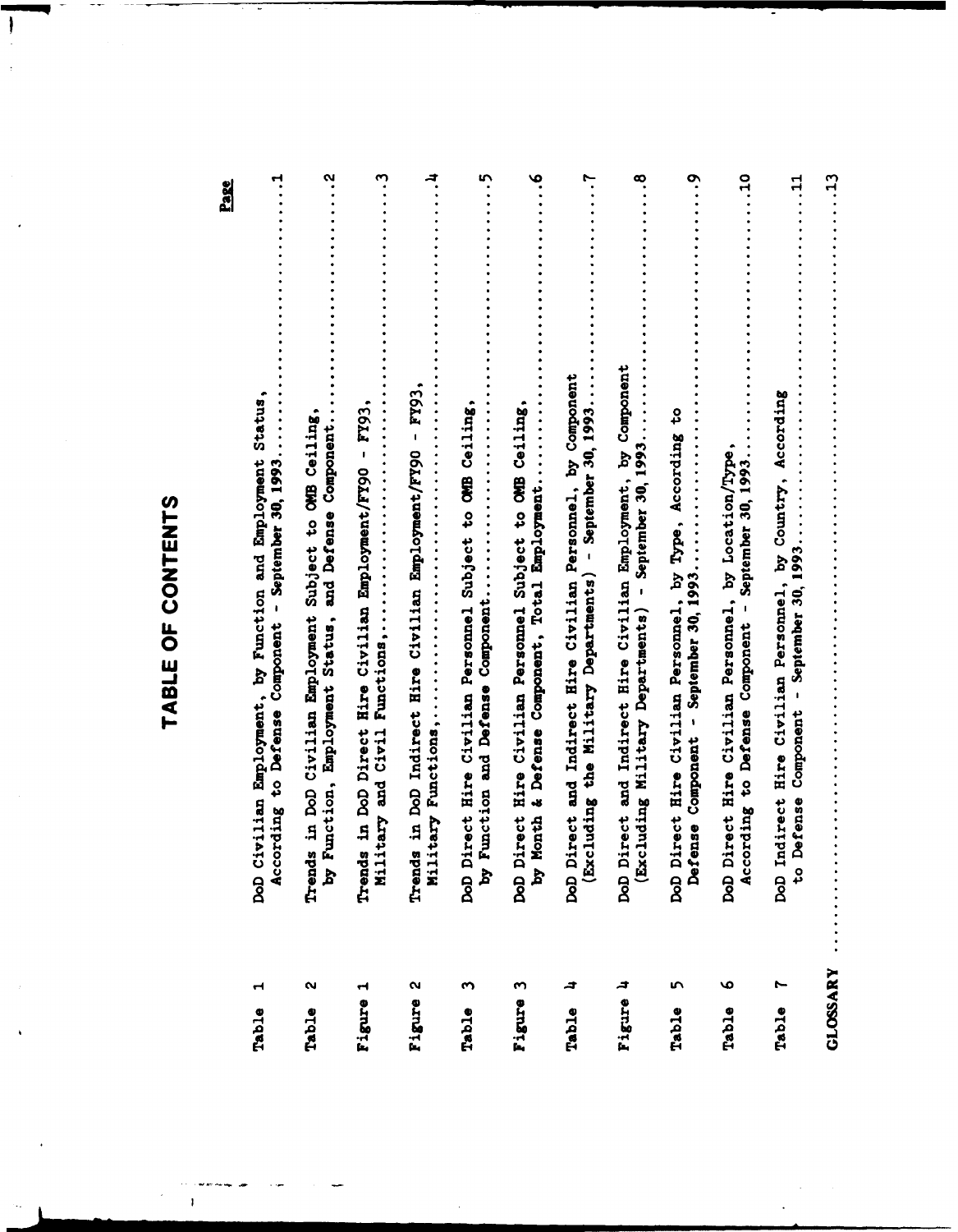÷

 $\ddot{\phantom{0}}$ 

 $\overline{\phantom{a}}$  $\frac{1}{2}$ 

# DoD Civilian Employment, by Function and Employment Status,<br>According to Defense Component - September 30. 1993

 $\mathbf{I}$ 

| カニコ うりノィ                                                                                                                                                                                                                 |                    | JIIDIIAAIISA BRIDIBA A. | ゞ<br><b>DAILBIAN</b> | つりりー             |                                                                                           |
|--------------------------------------------------------------------------------------------------------------------------------------------------------------------------------------------------------------------------|--------------------|-------------------------|----------------------|------------------|-------------------------------------------------------------------------------------------|
| FUNCTION/EMPLOTMENT STATUS                                                                                                                                                                                               | TOTAL<br>DoD a/    | <b>ARMY</b>             | NAVY b/              |                  | ORGSIO<br><b>DTHEF</b><br><b>Bod</b>                                                      |
| MILITARY FUNCTIONS                                                                                                                                                                                                       |                    |                         |                      |                  |                                                                                           |
| OMB CEILING EMPLOYMENT                                                                                                                                                                                                   | 935, 875           | 295,032                 | 285,934              | 201,991          | 152,918                                                                                   |
| INDIRECT HIRE<br>DIRECT HIRE                                                                                                                                                                                             | 884,216<br>51,659  | 264,821<br>30.211       | 275,596<br>10,338    | 193,745<br>8,246 | 150,054<br>2,864                                                                          |
| TOTAL EMPLOYMENT                                                                                                                                                                                                         | 942,287            | 296,097                 | 289,084              | 203,279          | 153,827                                                                                   |
| INDIRECT HIRE<br>DIRECT HIRE                                                                                                                                                                                             | 829, 628<br>51,659 | 265,886<br>30,211       | 278,746<br>10,338    | 8,246<br>195,033 | 150,963<br>2,864                                                                          |
| CIVIL FUNCTIONS (ALL DIRECT HIRE)                                                                                                                                                                                        |                    |                         |                      |                  |                                                                                           |
| OMB CEILING EMPLOYMENT                                                                                                                                                                                                   | 28,535             | 28,534                  | $\bullet$            |                  | $\bullet$                                                                                 |
| TOTAL EMPLOYMENT                                                                                                                                                                                                         | 30,551             | 30,550                  | 0                    |                  | 0                                                                                         |
| TOTAL MILITARY AND CIVIL FUNCTIONS                                                                                                                                                                                       |                    |                         |                      |                  |                                                                                           |
| OMB CEILING EMPLOYMENT                                                                                                                                                                                                   | 964,410            | 323,566                 | 285,934              | 201,992          | 152,918                                                                                   |
| DIRECT HIRE                                                                                                                                                                                                              | 912.751            | 293,355                 | 275,596              | 193,746          | 150,054                                                                                   |
| INDIRECT HIRE                                                                                                                                                                                                            | 51,659             | 30,211                  | 10,338               | 8,246            | 2,864                                                                                     |
| TOTAL EMPLOYMENT                                                                                                                                                                                                         | 972,838            | 326,647                 | 289,084              | 203.280          | 153,827                                                                                   |
| DIRECT HIRE                                                                                                                                                                                                              | 921, 179           | 296,436                 | 278.746              | 195,034          | 150,963                                                                                   |
| <b>INDIRECT HIRE</b>                                                                                                                                                                                                     | 51,659             | 30,211                  | 10,338               | 8,246            | 2,864                                                                                     |
| a/Included in Total Employment but excluded from Office of Management and<br>Budget (OMB) Ceiling Employment are employees exempt from OMB ceiling<br>control. Refer to Office of Personnel Management Federal Personnel |                    |                         | :<br>آه<br>Prepared  |                  | Washington Hearters Internetion<br>Directorate I Information<br>and Reports<br>Doerations |

Manual System Supplement 298–2, Subchapter 53, for a delineation of<br>employment exempt from celling control.<br>b/Includes Marine Corps civilian personnel.<br>c/See Glossary for a list of Other DoD Organizations.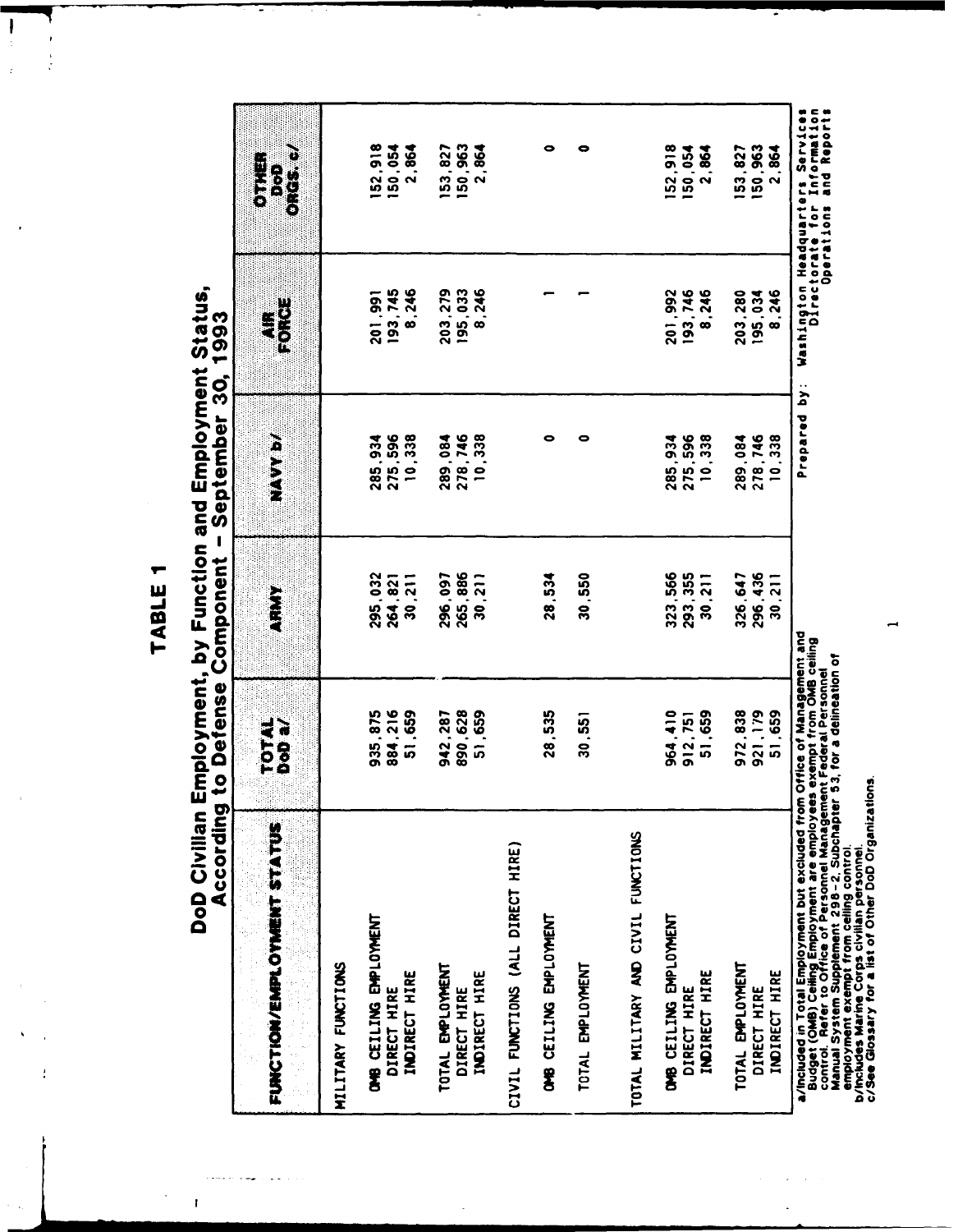$\begin{array}{c} \rule{0pt}{2.5ex} \rule{0pt}{2.5ex} \rule{0pt}{2.5ex} \rule{0pt}{2.5ex} \rule{0pt}{2.5ex} \rule{0pt}{2.5ex} \rule{0pt}{2.5ex} \rule{0pt}{2.5ex} \rule{0pt}{2.5ex} \rule{0pt}{2.5ex} \rule{0pt}{2.5ex} \rule{0pt}{2.5ex} \rule{0pt}{2.5ex} \rule{0pt}{2.5ex} \rule{0pt}{2.5ex} \rule{0pt}{2.5ex} \rule{0pt}{2.5ex} \rule{0pt}{2.5ex} \rule{0pt}{2.5ex} \rule{0$ 

ļ

# Trends in DoD Civilian Employment Subject to OMB Celling,<br>By Function, Employment Status, and Defense Component

 $\begin{array}{c} \hline \end{array}$ 

| FUNCTION/COMPONENT                                  |                     | 5年(以上、1) くりの1年 マーサリベコ 、坊上に切実出されめ 凸出 |                                    |                      |                          | 3 MONTHS<br>LAST                                         |                                         |
|-----------------------------------------------------|---------------------|-------------------------------------|------------------------------------|----------------------|--------------------------|----------------------------------------------------------|-----------------------------------------|
| EMPLOYMENT STATUS                                   | 8<br>5EP<br>55<br>g | $\boldsymbol{a}$<br><b>SEP</b><br>R | <b>SEP 91</b><br>g                 | <b>SEP 92</b><br>30  | S.<br>Ę<br>$\frac{1}{n}$ | 31 AUG 93                                                | <b>SEP 93</b><br>ន្ល                    |
| MILITARY FUNCTIONS                                  | 1, 117, 449         | 1,073,227                           | 005, 144.                          | 003, 209             | 945, 323                 | 944.263                                                  | 935,875                                 |
| DIRECT HIRE a/                                      | 037,632             | 997, 197                            | 974.169                            | 942,516              | 893,149                  | 892,219                                                  | 884,216                                 |
| <u>د</u><br>INDIRECT HIRE                           | 79,817              | 76,030                              | 70,131                             | 60,693               | 52, 174                  | 52,044                                                   | 51,659                                  |
| <b>ARKA</b>                                         | 405,008             | 382,058                             | 366,948                            | 333,691              | 305,166                  | 300,080                                                  | 295,032                                 |
| DIRECT HIRE                                         | 349, 171            | 328,688                             | 318,543                            | 294,689              | 274,334                  | 269,395                                                  | 264, 821                                |
| INDIRECT HIRE                                       | 55,837              | 53,370                              | 48,405                             | 39,002               | 30,832                   | 30,685                                                   | 30.211                                  |
| <b>SEN</b>                                          | 354,942             | 342, 101                            | 329,592                            | 309,490              | 289, 149                 | 287,621                                                  | 285,934                                 |
| DIRECT HIRE                                         | 436<br>344.         | 331,982                             | 319,421                            | 299,396              | 278,952                  | 277,424                                                  | 275,596                                 |
| INDIRECT HIRE                                       | 10,506              | 10.119                              | 10, 171                            | 10,094               | 10, 197                  | 10, 197                                                  | 10,338                                  |
| AIR FORCE                                           | 261,571             | 249, 862                            | 233, 491                           | 214,796              | 204,652                  | 202.037                                                  | 201.991                                 |
| DIRECT HIRE                                         | 249,662             | 238, 831                            | 223,319                            | 206, 144             | 196,412                  | 193,79                                                   | 193,745                                 |
| INDIRECT HIRE                                       | 11,909              | 11,031                              | 10, 172                            | 8,652                | 8,240                    | 8,246                                                    | 246<br>$\dot{\bullet}$                  |
| $\tilde{\bm{c}}$<br>OTHER DOD ORGANIZATIONS         | 928<br>ဖွ           | 99,206                              | 269<br>$\frac{4}{1}$               | 145,232              | 146,356                  | 154,525                                                  | 152,918                                 |
| DIRECT HIRE                                         | 94,363              | ,696<br>$\overline{5}$              | 886<br>$\frac{2}{1}$               | 142,287              | 143, 451                 | 151,609                                                  | 150,054                                 |
| INDIRECT HIRE                                       | 565                 | $-510$                              | 383                                | 945<br>$\ddot{\sim}$ | 2,905                    | $\frac{6}{9}$<br>$\mathbf{\sim}$                         | 864<br>្ដ                               |
| $\tilde{a}$<br>CIVIL FUNCTIONS                      |                     |                                     |                                    |                      |                          |                                                          |                                         |
| (ALL DIRECT HIRE)                                   | 29,248              | 27,258                              | 28,252                             | 29,474               | 28,549                   | 28, 518                                                  | 28,535                                  |
| <b>ARMY</b>                                         | ,246<br>29          | 27,257                              | 28, 251                            | 29,473               | 28,548                   | 28,517                                                   | ,534<br>$\frac{8}{2}$                   |
| AIR FORCE                                           | $\sim$              |                                     |                                    |                      |                          |                                                          |                                         |
| TOTAL MILITARY AND                                  |                     |                                     |                                    |                      |                          |                                                          |                                         |
| CIVIL FUNCTIONS                                     | 146,697             | 1,100,485                           | .072.552                           | ,032,683             | 973, 872                 | 972,781                                                  | 964,410                                 |
| $\tilde{a}$<br>DIRECT HIRE                          | 066.880             | .024.455                            | .002,421                           | 971,990              | 921,698                  | 920,737                                                  | 912,751                                 |
| $\geq$<br><b>INDIRECT HIRE</b>                      | 817<br><b>P</b>     | 030<br>76.                          | $\overline{131}$<br>$\overline{2}$ | 60,693               | 52, 174                  | 52.044                                                   | 659<br>5                                |
|                                                     |                     |                                     |                                    |                      |                          |                                                          |                                         |
| a/As reported officially to the Office of Personnel | Management          | overseas under contracts            |                                    | Prepared             | by :                     | Headquarters<br>Washington Headquarte<br>Directorate for | n<br>Service <sup>-</sup><br>Informatio |
|                                                     |                     |                                     |                                    |                      |                          | Operations                                               | <b>SA</b><br>and Report                 |

b/Foreign Nationals supporting U.S. Military Forces overseas under contracts<br>or agreements with foreign governments.<br>c/See Glossary for a list of Other DoD Organizations.

 $\overline{\mathbf{c}}$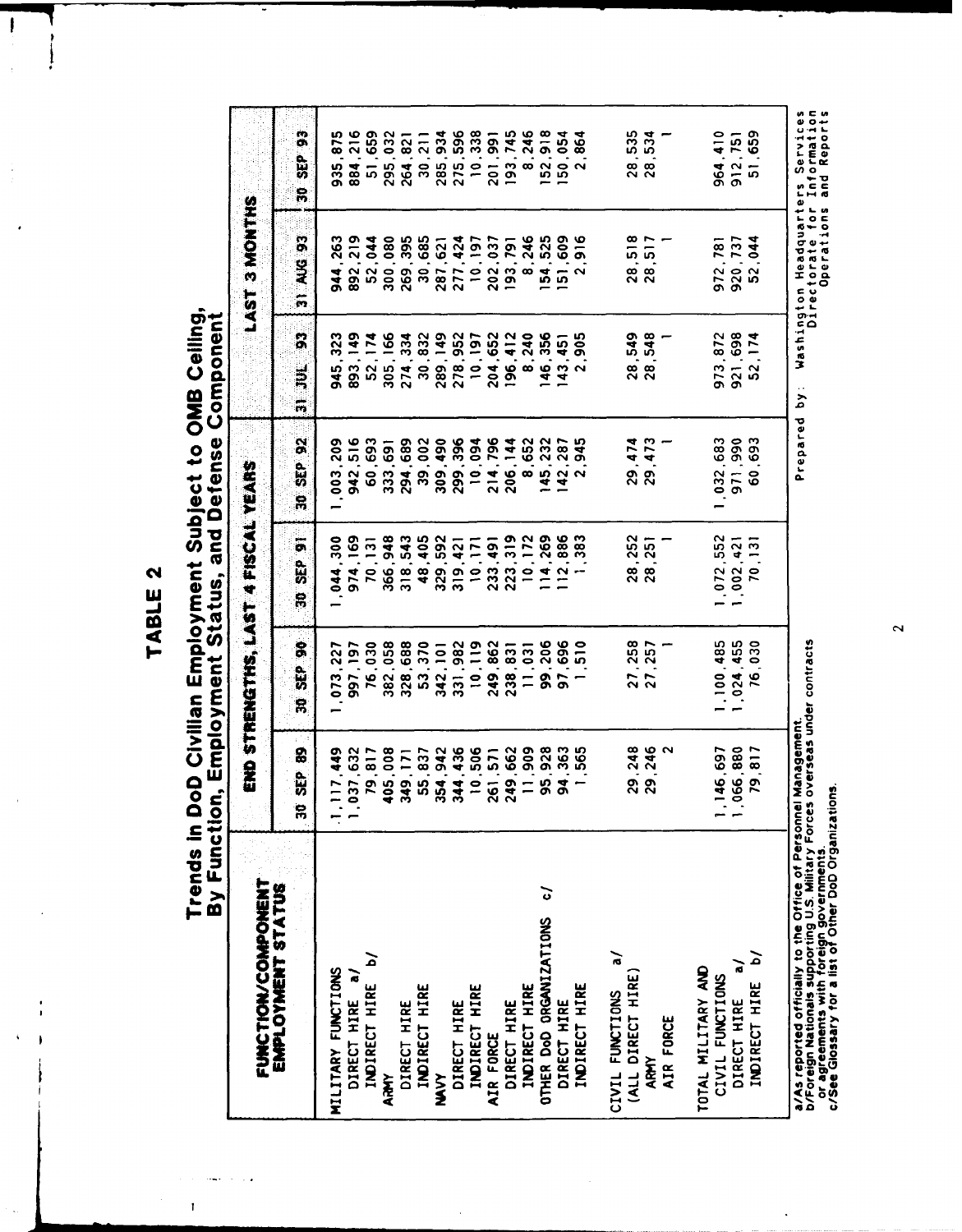

 $\mathbf{\i}$ 

 $\tilde{c}$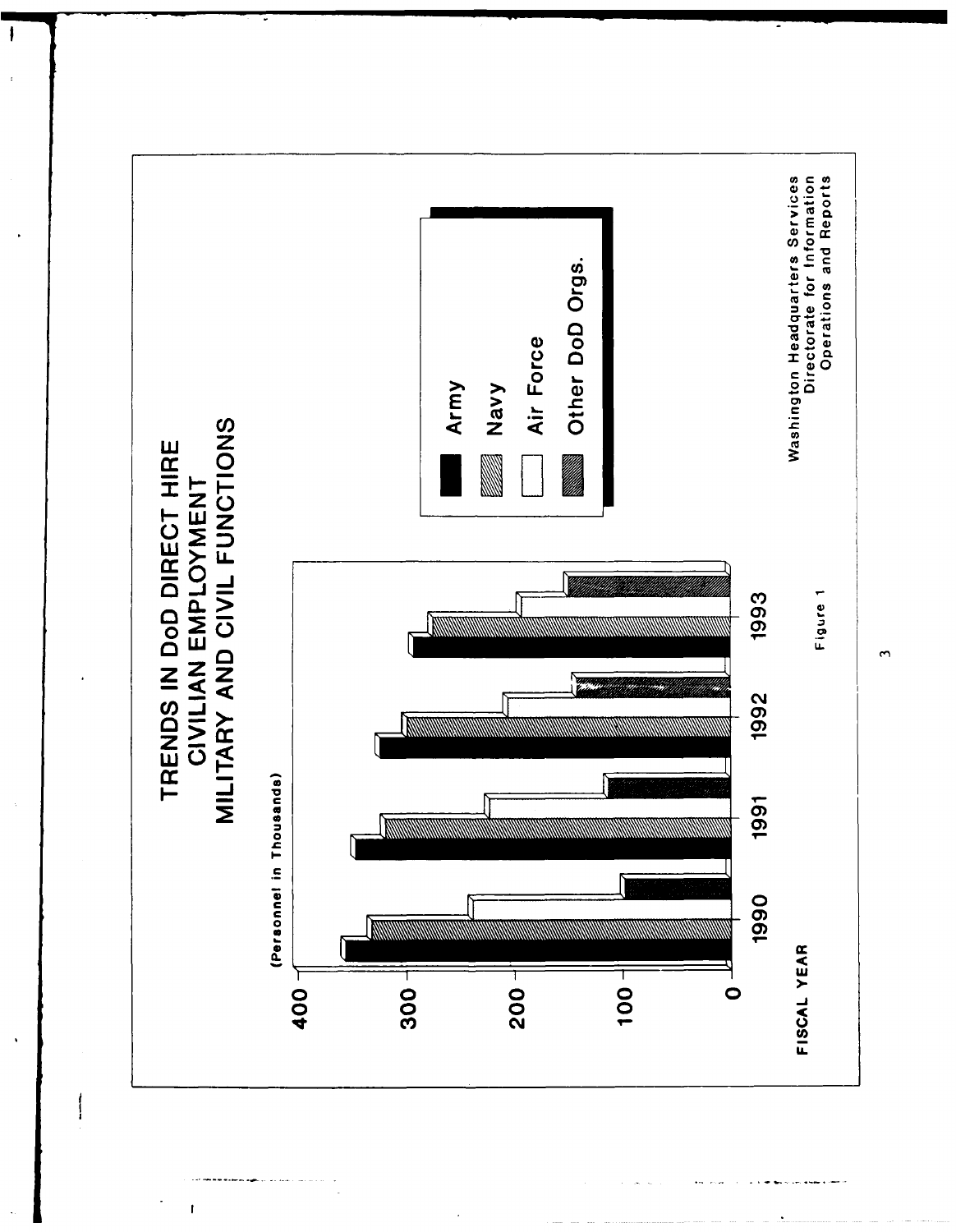

 $\begin{array}{c} \rule{0pt}{2ex} \rule{0pt}{2ex} \rule{0pt}{2ex} \rule{0pt}{2ex} \rule{0pt}{2ex} \rule{0pt}{2ex} \rule{0pt}{2ex} \rule{0pt}{2ex} \rule{0pt}{2ex} \rule{0pt}{2ex} \rule{0pt}{2ex} \rule{0pt}{2ex} \rule{0pt}{2ex} \rule{0pt}{2ex} \rule{0pt}{2ex} \rule{0pt}{2ex} \rule{0pt}{2ex} \rule{0pt}{2ex} \rule{0pt}{2ex} \rule{0pt}{2ex} \rule{0pt}{2ex} \rule{0pt}{2ex} \rule{0pt}{2ex} \rule{0pt}{$ 

 $\frac{1}{2}$  $\frac{1}{4}$ 

 $\frac{1}{1}$ 

 $\frac{1}{1}$ 

 $\ddot{ }$ 

 $\mathcal{A}=\mathcal{A}\mathcal{A}=\mathcal{A}$ 

 $\alpha = \alpha_1 + \beta_2$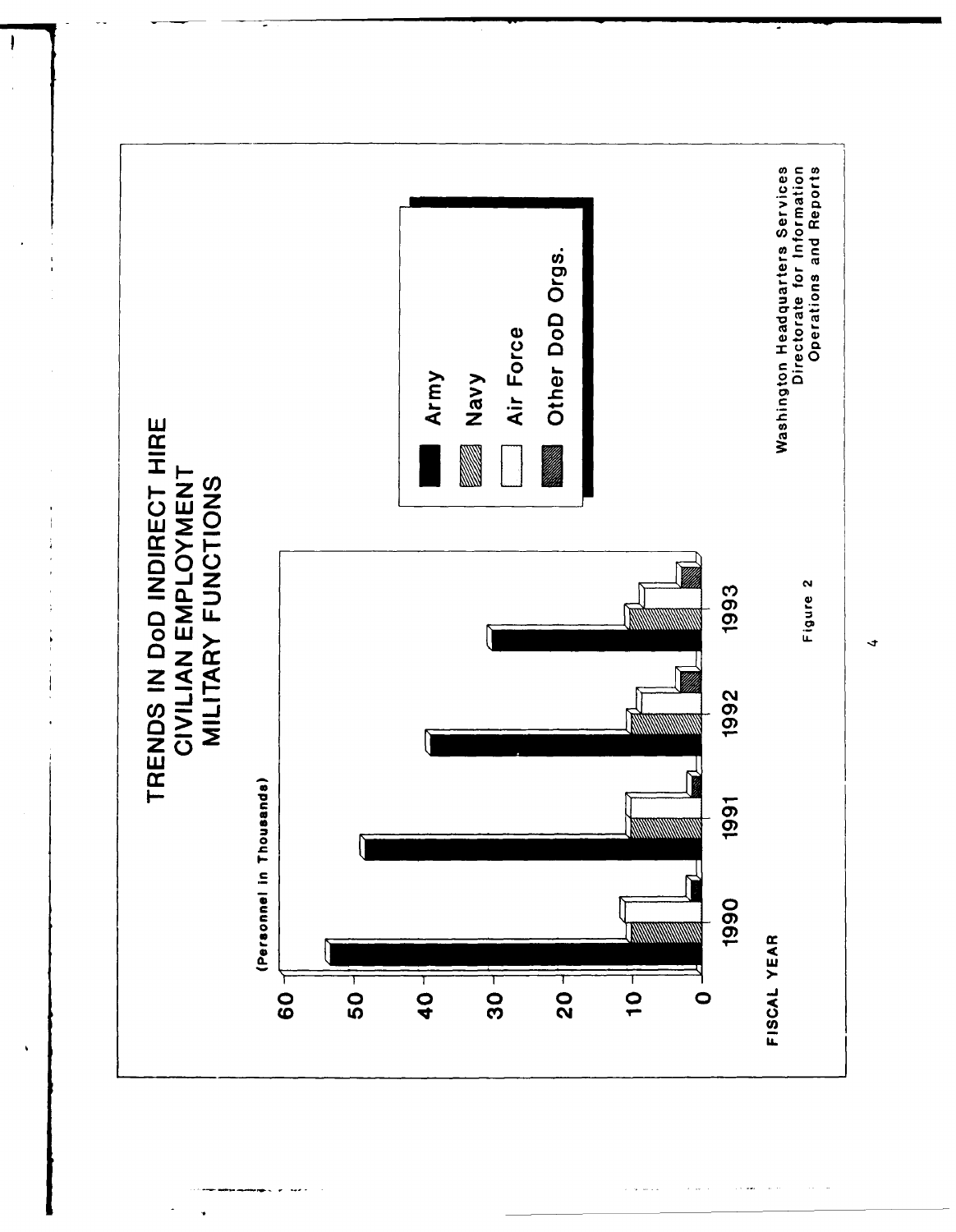$\sqrt{2}$ 

Ä

## DoD Direct Hire Civilian Personnel Subject to OMB Celling,<br>By Function and Defense Component

|                                                                                                                           |                         | TOTAL EMPLOYMENT               |                           | <b>PROGRAMMED</b><br>STRENGTH |                   | FULL-TIME WITH PERMANENT<br><b>APPOINTMENTS</b> |                                                                                                       |
|---------------------------------------------------------------------------------------------------------------------------|-------------------------|--------------------------------|---------------------------|-------------------------------|-------------------|-------------------------------------------------|-------------------------------------------------------------------------------------------------------|
| FUNCTION/COMPONENT a/                                                                                                     | to.<br>ヺ<br>$ \vec{r} $ | <b>AUG 93</b><br>$\frac{1}{3}$ | 3<br>$\frac{a}{35}$<br>30 | 30 SEP 93                     | <b>85 JNT 12</b>  | 31 AUG 93                                       | SEP <sub>93</sub><br>æ                                                                                |
| <b>FUNCTIONS</b><br>MILLITARY                                                                                             | $-149$<br>အိ            | 892,219                        | 884,216                   | 900, 141                      | 1,303<br><u>ခ</u> | 813,442                                         | 809, 155                                                                                              |
| ARMY                                                                                                                      | 274,334                 | 269,395                        | 264, 821                  | 279,382                       | 237,939           | 236,518                                         | 235,753                                                                                               |
| MAVY                                                                                                                      | 278,952                 | 277.424                        | 275,596                   | 272,867                       | 263,969           | 263,239                                         | 262,160                                                                                               |
| AIR FORCE                                                                                                                 | 196.412                 | 193,791                        | 193,745                   | 204.775                       | 180,725           | 180,449                                         | 180,347                                                                                               |
| OSD & ORGANIZATIONS SERVICED b/                                                                                           | 4.517                   | 4,449                          | 4,500                     | 4,393                         | 4,284             | 4,268                                           | 4.317                                                                                                 |
| న్హ                                                                                                                       | 9,030                   | 978<br>$\frac{1}{2}$           | 18,978                    | 18,340                        | 9,870             | 9,851                                           | 9,851                                                                                                 |
| S                                                                                                                         | 5,693                   | 5,668                          | 5,647                     | 5,589                         | 5,585             | 5,556                                           | 3,535                                                                                                 |
| DFAS                                                                                                                      | 23,405                  | 23,795                         | 24,077                    | 24,848                        | 22,038            | 22,344                                          | 22,766                                                                                                |
| DISA                                                                                                                      | 5,266                   | 5,320                          | 5.335                     | 2,906                         | 5,103             | 5,154                                           | 5,207                                                                                                 |
| <b>DIS</b>                                                                                                                | 3,492                   | 3,468                          | 3,291                     | 3,177                         | 3,366             | 3,350                                           | 3,181                                                                                                 |
| ð                                                                                                                         | 63,213                  | 62,003                         | 59,947                    | 52,885                        | 60,398            | 328<br>ၵ္တ                                      | 57.744                                                                                                |
| £                                                                                                                         | \$942<br>$\overline{ }$ | 885<br>$\overline{ }$          | .781<br>N                 | ,415<br>$\blacksquare$        | 679<br>r          | 1,661<br>$\blacksquare$                         | 604<br>N                                                                                              |
| ≸                                                                                                                         | 828                     | 792                            | 773                       | $\overline{3}$                | 765               | 759                                             | 755                                                                                                   |
| DSA c/                                                                                                                    | 557                     | 545                            | 567                       | 554                           | 520               | <u>ო</u><br>5                                   | 533                                                                                                   |
| DoDEA                                                                                                                     | 963<br>ဖ                | 197<br><u>َم</u>               | 16,657                    | $-65$<br>6                    | 820<br>ෑ          | 12,197                                          | .150                                                                                                  |
| DoD IG                                                                                                                    | 558                     | 550                            | 543                       | 1,580                         | 538<br>-          | <b>.536</b>                                     | 531                                                                                                   |
| DICA d/                                                                                                                   |                         |                                |                           | 2,743                         |                   |                                                 |                                                                                                       |
| <b>DSIA</b>                                                                                                               | 304                     | 285                            | 282                       | 360                           | 271               | 275                                             | 277                                                                                                   |
| <b>USUHS</b>                                                                                                              | 683                     | 674                            | 676                       | 835                           | 433               | 444                                             | 444                                                                                                   |
| CIVIL FUNCTIONS                                                                                                           | 28,549                  | 28,518                         | 28,535                    | $\leq$                        | 26,345            | 26,314                                          | 26,491                                                                                                |
| <b>ARMY</b>                                                                                                               | 28,548                  | 28,517                         | 534<br><u>ფ</u>           |                               | 26,344            | 26,313                                          | 26,490                                                                                                |
| AIR FORCE                                                                                                                 |                         |                                |                           |                               |                   |                                                 |                                                                                                       |
| TOTAL MILITARY AND CIVIL FUNCTIONS                                                                                        | ,698<br>$\overline{2}$  | 920,737                        | 912,751                   | $\sum_{i=1}^{n}$              | 835, 648          | 839.756                                         | 835,646                                                                                               |
| / See the Glossary for Component names.<br>V See the Glossary for a list of OSD and Organizations Serviced by OSD.<br>á à |                         |                                |                           |                               |                   |                                                 | Directorate for information<br>Prepared by: Washington Headquarters Services<br>Operations and Benort |

c/ Prior to June 30, 1992, actual numbers are included in DLA.<br>d/ Actual numbers are included in the Military Services and selected Defense<br>Organizations.

 $\mathbf{r}$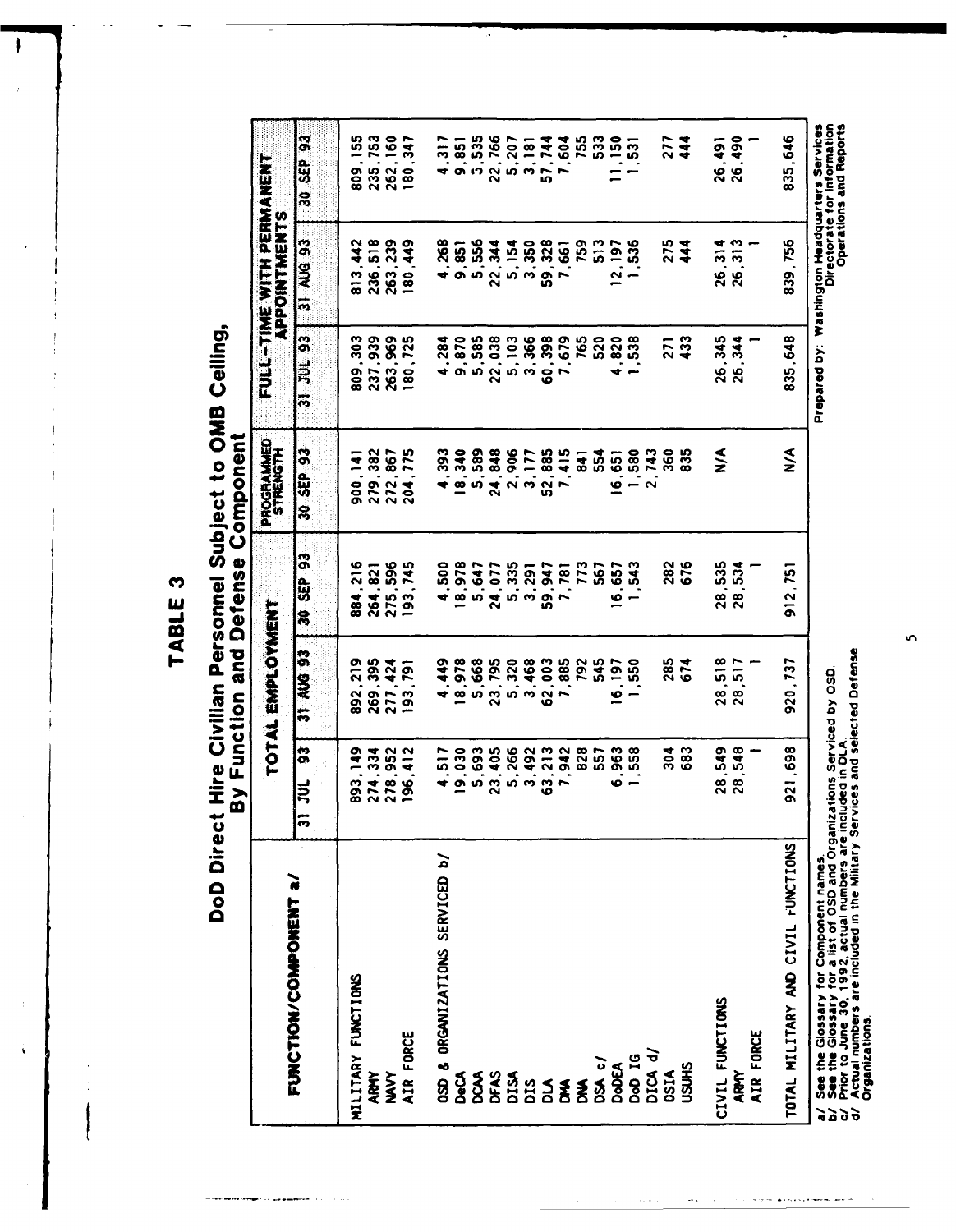

ł

 $\bullet$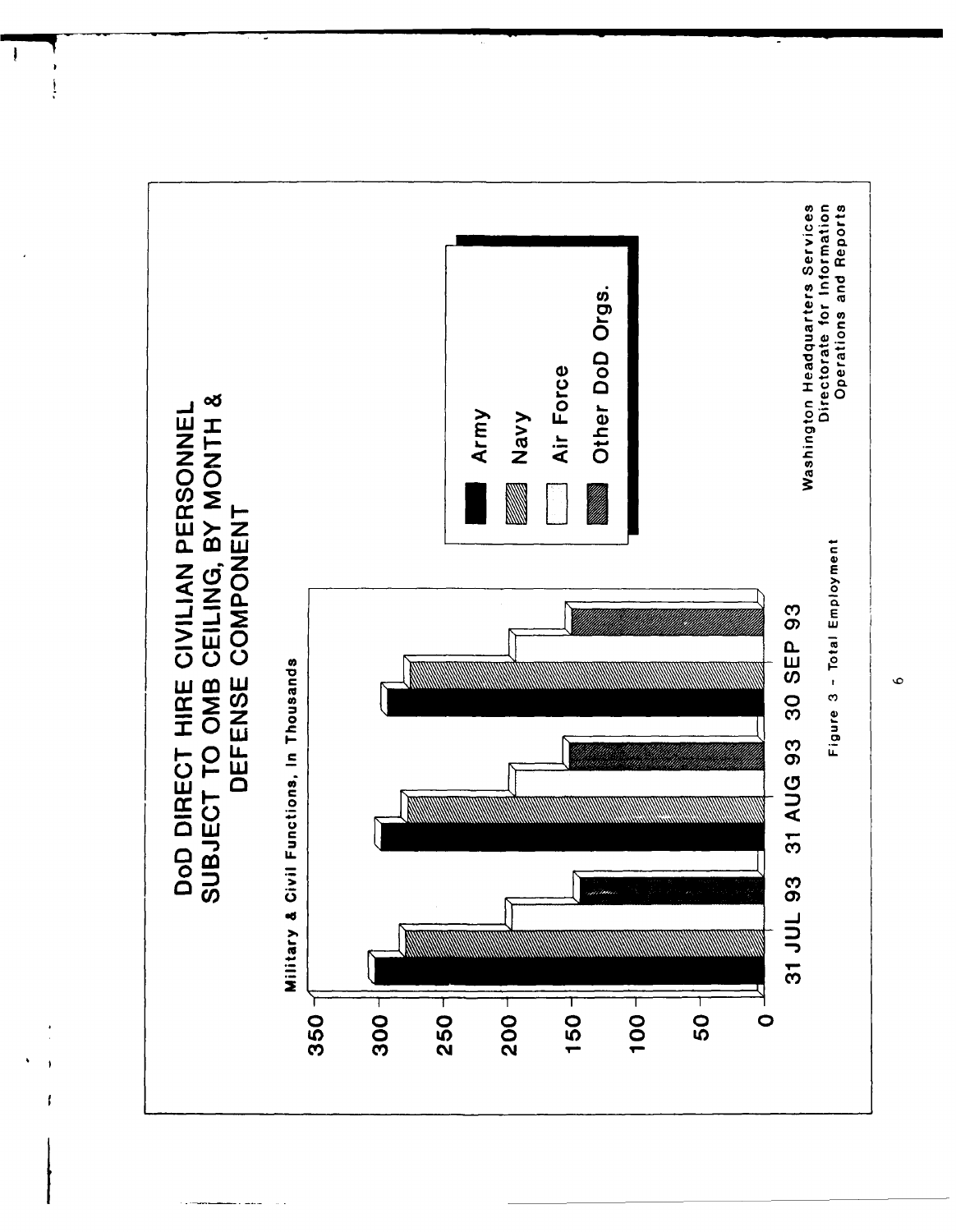ţ

# DoD Direct and Indirect Hire Civilian Personnel, by Component<br>(Excluding the Military Departments) - September 30, 1993 a/

| <b>SEFERICATORSE CONSERVATION</b>                                                                                                           | TOTAL                    | DIRECT HIRE<br>CIVILIANS  | <b>INDIRECT HIRE</b><br>CIVILIANS                                                                            |
|---------------------------------------------------------------------------------------------------------------------------------------------|--------------------------|---------------------------|--------------------------------------------------------------------------------------------------------------|
| ১<br>OSD AND ORGANIZATIONS SERVICED BY OSD<br>CONTRACT AUDIT AGENCY<br>DEFENSE COMMISSARY AGENCY<br>DEFENSE                                 | 4.578<br>20.614<br>5,713 | 4,566<br>19,042<br>5,708  | $12$<br>572<br>ဖာ                                                                                            |
| FINANCE AND ACCOUNTING SERVICE<br>INFORMATION SYSTEMS AGENCY<br>INVESTIGATIVE SERVICE<br><b>DEFENSE</b><br><b>DEFENSE</b><br><b>DEFENSE</b> | 24,215<br>5,394<br>3,297 | 24, 215<br>5,384<br>3.297 | ၀ ၀ ၀                                                                                                        |
| DEFENSE LOGISTICS AGENCY<br>DEFENSE MAPPING AGENCY<br>NUCLEAR AGENCY<br>DEFENSE                                                             | 61,288<br>7,803<br>789   | 60,425<br>7,803<br>789    | 863<br>0<br>$\bullet$                                                                                        |
| CONSOLIDATED DEFENSE SUPPORT ACTIVITIES<br>DEPARTMENT OF DEFENSE EDUCATION ACTIVITY<br>DEPARTMENT OF DEFENSE INSPECTOR GENERAL              | ,058<br>567<br>544<br>Ē  | 567<br>16,657<br>543      | $\overline{a}$                                                                                               |
| UNIFORMED SERVICES UNIVERSITY OF THE HEALTH SCIENCES<br>ON-SITE INSPECTION AGENCY                                                           | <b>282</b><br>685        | 282<br>685                | 。                                                                                                            |
| TOTAL                                                                                                                                       | 53,827                   | 50,963                    | 2,864                                                                                                        |
| a/Includes personnel not subject to OMB celling control.<br>D/See the Glossary for a list of OSD and Organizations serviced by OSD.         |                          | $\cdot$<br>à<br>Prepared  | ormation<br><b>Service</b><br>Report<br>and<br>a<br>Operations<br>Headquart<br>$\bullet$<br>Washington Headq |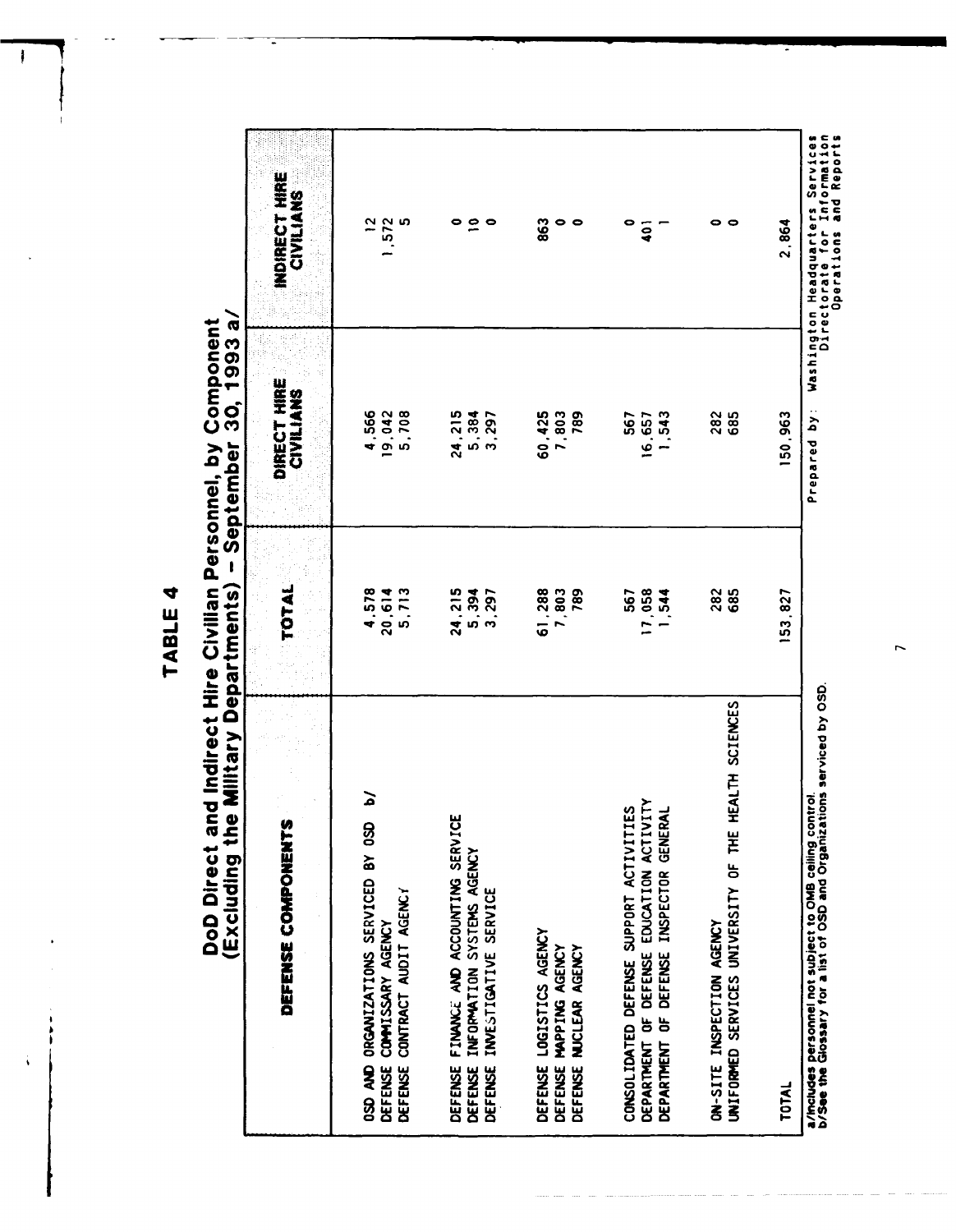

 $\infty$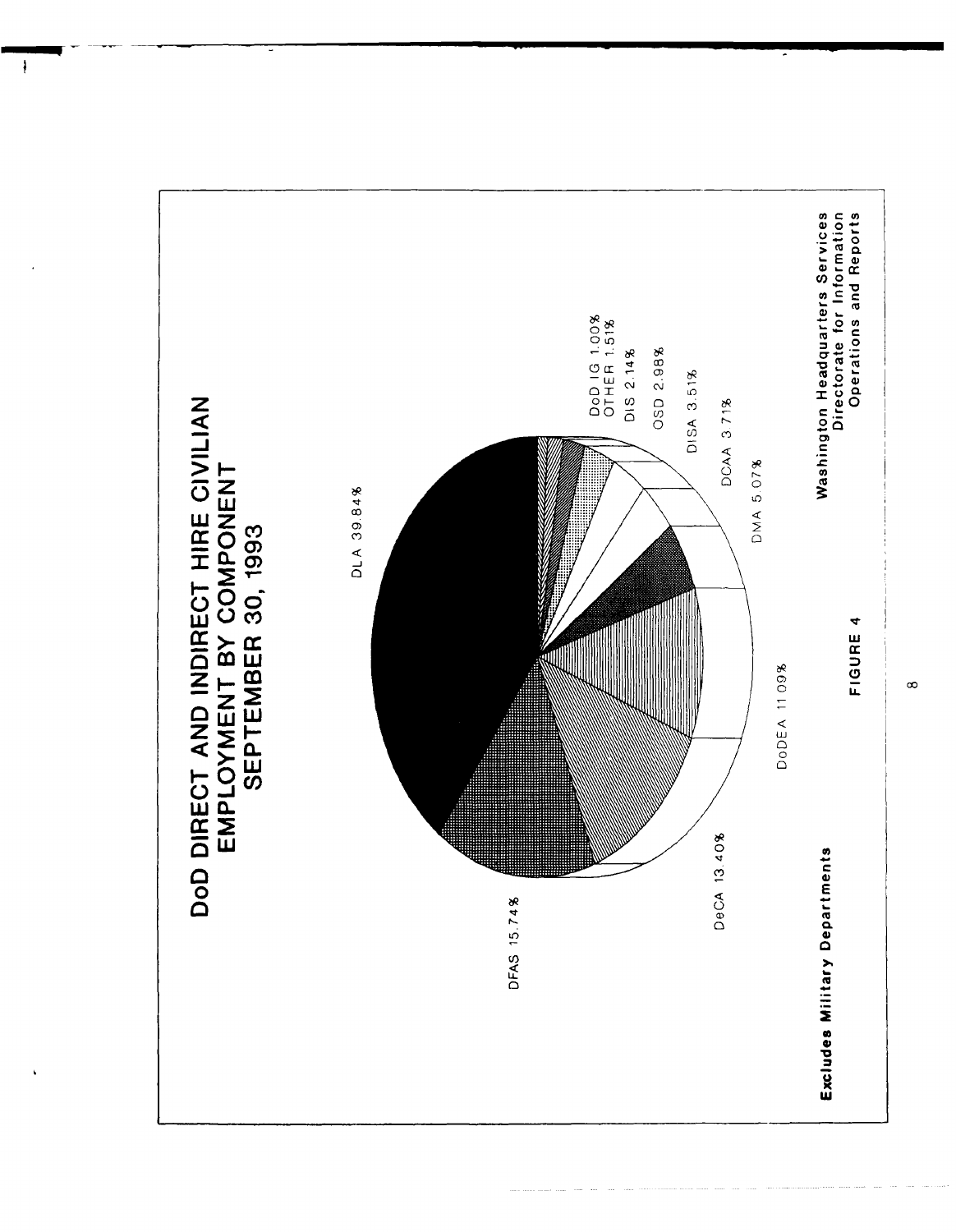$\cdot$ 

DoD Direct Hire Civilian Personnel, by Type,<br>According to Defense Component - September 30, 1993 a/

 $\mathbf{I}$ 

| アニフ うりり                                                                                                               | <b>THRAINS PAIRTNAMENT</b> |                         | JONES 12 DAY            | こり こうりつ                                       |                                                      |
|-----------------------------------------------------------------------------------------------------------------------|----------------------------|-------------------------|-------------------------|-----------------------------------------------|------------------------------------------------------|
| TYPE OF PERSONNEL                                                                                                     | TOTAL<br>DoD a/            | <b>ARMY</b>             | NAVY                    | AIR<br>FORCE                                  | ORGS.ID<br>OTHER<br>DoD                              |
| TOTAL                                                                                                                 | 921, 179                   | 296,436                 | 278.746                 | 195.034                                       | 150,963                                              |
| INTERMITTENT<br>FULL-TIME<br>PART-TIME<br>BY STATUS                                                                   | 897,202<br>19 811<br>4 166 | 290,744<br>5.204<br>488 | 275,419<br>2,951<br>376 | 192,679<br>2,046<br>309                       | 138,360<br>9,610                                     |
| BY CAREER SERVICE CATEGORY<br>EXCEPTED AND SES<br>COMPETITIVE                                                         | 785.604<br>135,575         | 241,557<br>54,879       | 259,524<br>19.222       | 157,433<br>37,601                             | 127,090<br>23,873                                    |
| TEMPORARY/INDEFINITE<br>BY TYPE OF APPOINTMENT<br>PERMANENT                                                           | 848,429<br>72,750          | 265,387<br>31,049       | 265,136<br>13,610       | 13,689<br>181,345                             | 136,561<br>14,402                                    |
| U.S. CITIZENS<br>NON-CITIZENS<br>BY CITIZENSHIP                                                                       | 902.167<br>19,012          | 285,365<br>11,071       | 275, 329<br>3,417       | 191,762<br>3,272                              | 1,252<br>149,711                                     |
| WAGE BOARD<br>BY LABOR CATEGORY<br>SALARIED                                                                           | 673.597<br>247,582         | 228, 183<br>68,253      | 192, 553<br>86,193      | 66,004<br>129,030                             | 27, 132<br>123,831                                   |
| a/Includes personnel not subject to OMB ceiling control.<br>b/See the Glossary for a list of Other DoD Organizations. |                            |                         | Prepared by:            | Washington Headquarters<br>Directorate for In | Information<br>and Reports<br>Services<br>Operations |

 $\sigma$ 

Τ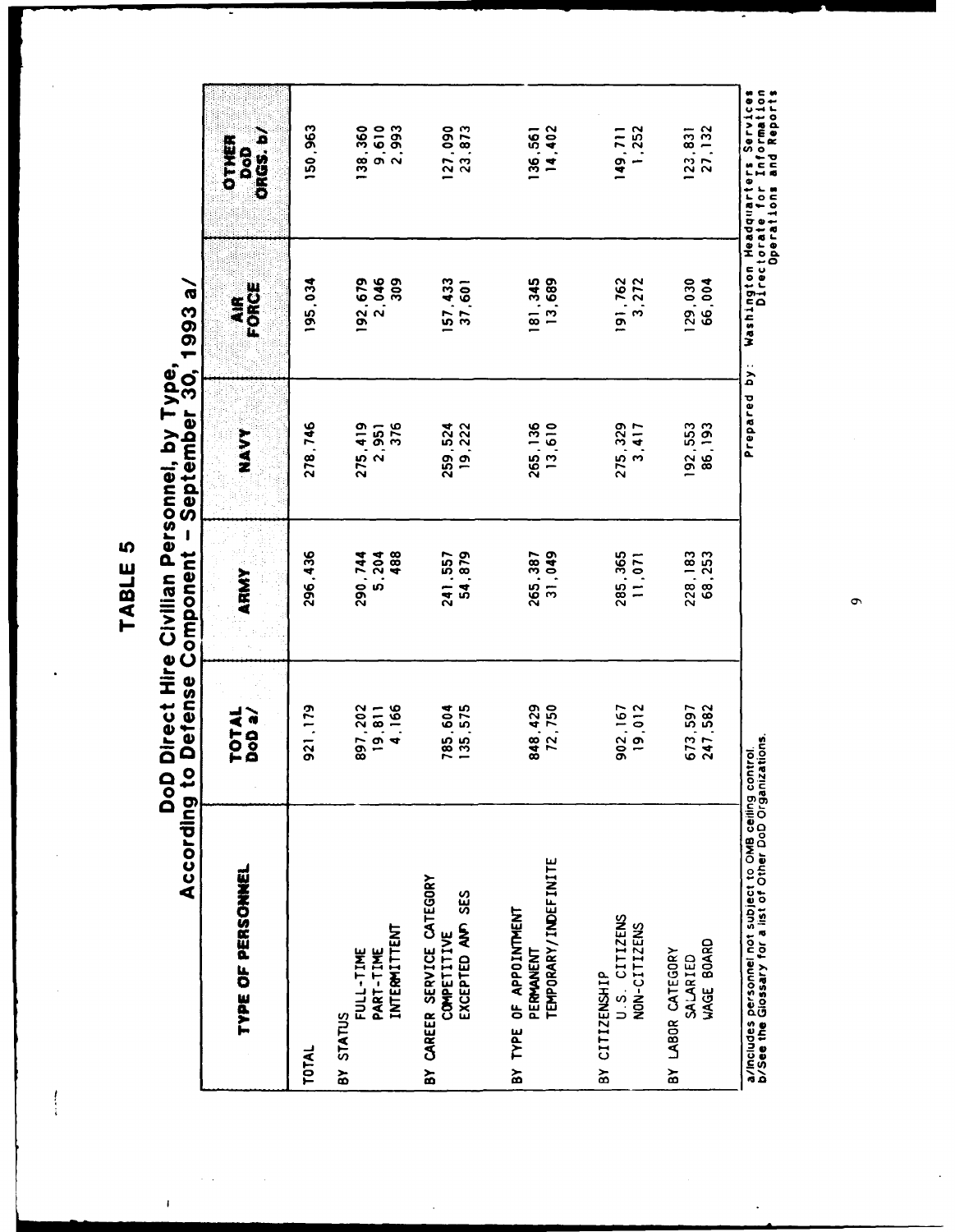÷

 $\frac{1}{2}$ 

DoD Direct Hire Civilian Personnel, by Location/Type,<br>According to Defense Component – September 30, 1993 a /

ing sangan

 $\ddot{\phantom{1}}$ 

 $\mathbf{I}$ 

| アミフ うりょく                                                                                                                             | リクニリーリン<br>$\overline{\phantom{a}}$ | instinsting) | ゞ゚゚<br>こりコニツニュリク         | / すっかり                                  |                                          |
|--------------------------------------------------------------------------------------------------------------------------------------|-------------------------------------|--------------|--------------------------|-----------------------------------------|------------------------------------------|
| LOCATION/TYPE OF PERSONNEL                                                                                                           | TOTAL<br>DoD a/                     | ARMY         | NAVY                     | FORCE<br>4IR                            | ORGS. b/<br>OTHER<br>e<br>S              |
| <b>WORLDWIDE TOTAL</b>                                                                                                               | 921, 179                            | 296,436      | 278.746                  | 195,034                                 | 150,963                                  |
| UNITED STATES                                                                                                                        | 855,646                             | 268,608      | 266,506                  | 185,942                                 | 134,590                                  |
| BY LOCATION                                                                                                                          | 87,566                              | 25,542       | 36,262                   | 5,905                                   | 19,857                                   |
| WASHINGTON, D.C., SMSA C/<br>REMAINDER OF U.S.                                                                                       | 768,080                             | 243,066      | 230.244                  | 180,037                                 | 114,733                                  |
| BY LABOR CATEGORY                                                                                                                    |                                     |              |                          |                                         |                                          |
| SALARIED                                                                                                                             | 618,453                             | 204.072      | 184.284                  | 120,927                                 | 109,170                                  |
| <b>WAGE BOARD</b>                                                                                                                    | 237, 193                            | 64,536       | 82,222                   | 65,015                                  | 25,420                                   |
| U.S. CITIZENS<br>BY CITIZENSHIP                                                                                                      | 855, 154                            | 268,339      | 266.389                  | 185,927                                 | 134,499                                  |
| NON-CITIZENS                                                                                                                         | 492                                 | 269          | $\overline{11}$          | $\overline{5}$                          | ត                                        |
|                                                                                                                                      | 8,213                               | 1,270        | 4,870                    | 850                                     | 1,223                                    |
| U S. TERRITORIES<br>BY LABOR CATEGORY                                                                                                |                                     |              |                          |                                         |                                          |
| SALARIED                                                                                                                             | 4.507                               | 900          | 2,320                    | $\frac{4}{14}$                          | 873                                      |
| WAGE BOARD                                                                                                                           | 3.706                               | 370          | 2.550                    | 436                                     | 350                                      |
| BY CITIZENSHIP                                                                                                                       |                                     |              |                          |                                         |                                          |
| U.S. CITIZENS                                                                                                                        | 8.198                               | 1,266        | 4,860                    | 849                                     | 1,223                                    |
| NON-CITIZENS                                                                                                                         | $\overline{5}$                      |              | $\overline{\phantom{a}}$ |                                         |                                          |
| FOREIGN COUNTRIES                                                                                                                    | 57,320                              | 26,559       | 7,370                    | 8,242                                   | 15, 150                                  |
| BY LABOR CATEGORY                                                                                                                    |                                     |              |                          |                                         |                                          |
| <b>SALARIED</b>                                                                                                                      | 50,637                              | 23, 211      | 5,949                    | 7,689                                   | 13,788                                   |
| <b>WAGE BOARD</b>                                                                                                                    | 6,683                               | 3,347        | 1,421                    | 553                                     | 1,362                                    |
| BY CITIZENSHIP                                                                                                                       |                                     |              |                          |                                         |                                          |
| U.S. CITIZENS                                                                                                                        | 38,815                              | 15,760       | 4,080                    | 4,986                                   | 13,989                                   |
| NON-CITIZENS                                                                                                                         | 18,505                              | 10,798       | 3,290                    | 3,256                                   | 1,161                                    |
|                                                                                                                                      |                                     |              |                          |                                         |                                          |
| a/Includes personnel not subject to OMB ceiling control                                                                              |                                     |              | .<br>د<br>Prepared       | Washington Headquart<br>Directorate for | Services<br>Headquarters                 |
| b/See the Glossary for a list of the Other DoD Organizations.<br>c/See Glossary for the definition of the Washington, D.C., Standard |                                     |              |                          |                                         | Information<br>and Reports<br>Operations |
| Chan Cantictional Area (CMCA)                                                                                                        |                                     |              |                          |                                         |                                          |

b/See the Glossary for a list of the Other DoD Organizations.<br>c/See Glossary for the definition of the Washington, D.C., Standard<br>Metropolitan Statistical Area (SMSA).

 $\overline{a}$ 

 $\frac{1}{2}$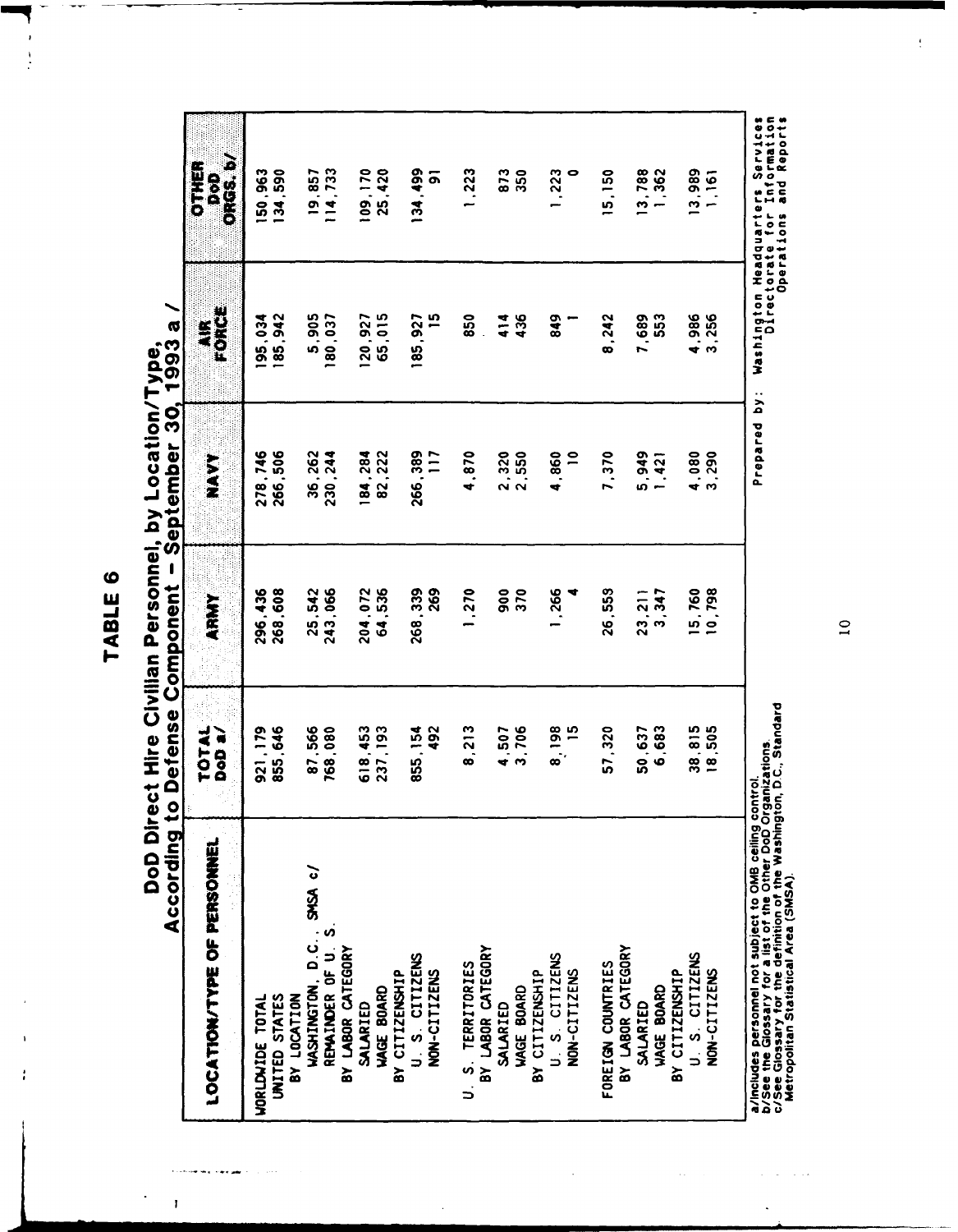l,

## DoD Indirect Hire Civilian Personnel, by Country,<br>According to Defense Component - September 30, 1993

 $\mathbf{I}$ 

| COUNTRY                                                   | TOTAL<br>DoD    | ARMY                  | NAVY               | AIR<br>FORCE                | ORGS. <sub>a</sub><br>OTHER<br>DoD |
|-----------------------------------------------------------|-----------------|-----------------------|--------------------|-----------------------------|------------------------------------|
| BAHRAIN                                                   |                 | 0                     | 0                  | 0                           |                                    |
| <b>BELGIUM</b><br>GERMANY                                 | 753<br>29.356   | 702<br>23,605         | 00                 | 4.053                       | 49<br>49<br>1,698                  |
| GREECE<br>GUAM                                            | <b>120</b><br>4 | 。。                    | 0<br>₹             | $\frac{8}{6}$               | $\frac{2}{3}$                      |
| <b>JAPAN</b><br><b>KOREA</b>                              | 16,863<br>2,357 | $\frac{3}{2}$ , 357   | 9,367<br>$\bullet$ | 3,798<br>$\bullet$          | 487<br>$\circ$                     |
| <b>LUXEMBOURG</b><br>MALAYSIA                             | $\frac{4}{2}$ b | $\boldsymbol{z}$<br>0 | 0 0                | 。。                          | ດ ໜ                                |
| NETHERLANDS<br>SPAIN                                      | 665<br>1,320    | 304<br>œ              | 0<br>967           | 234<br>$\overline{\bullet}$ | $rac{1}{25}$                       |
| UNITED KINGDOM                                            | $\overline{9}$  | $\bullet$             | $\circ$            | $\bullet$                   | $\overline{181}$                   |
| <b>TOTAL</b>                                              | 51,659          | 30,211                | 10,338             | 8,246                       | 2.864                              |
|                                                           |                 |                       |                    |                             |                                    |
| a/See the Glossary for a list of Other DoD Organizations. |                 |                       | Prepared by:       | Washington Headquarters     | Services                           |

Washington Headquarters Services<br>Directorate for Information<br>Operations and Reports

 $\equiv$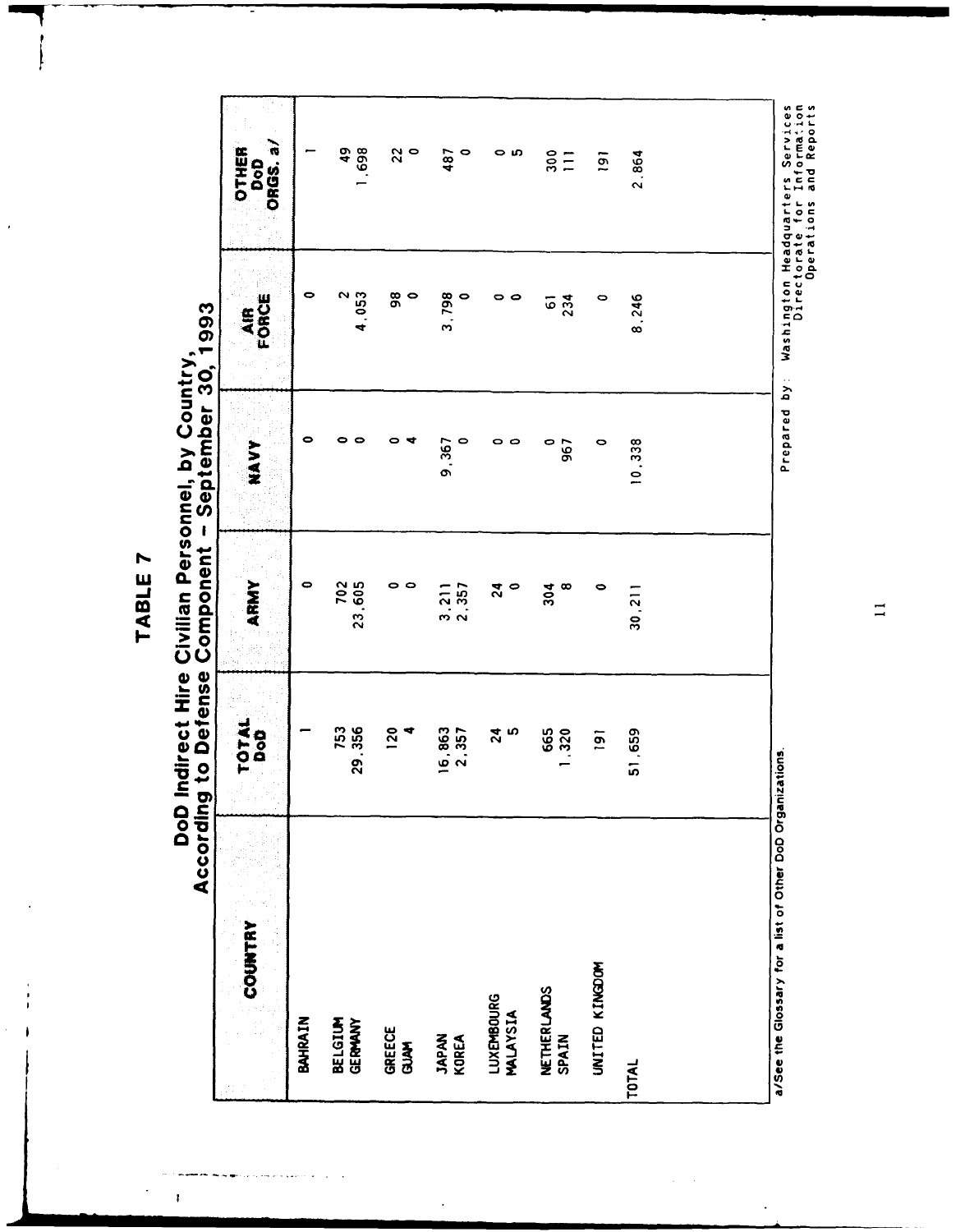#### GLOSSARY

Federal water resource projects for navigation, flood control, hydroelectric power, water supply, Civil functions also includes cemeterial workers (Army) and a This program encompasses planning, programming, designing, constructing, and operating Functions primarily associated with the civil works program of the Army Corps of conservation management employee (Air Force). recreation, and related activities. Civil Functions Engineers.

Competitive Service. All civil service positions in the Executive Branch, except:

- Positions which are specifically exempted from the competitive service by or under statute;  $\mathbf{a}$
- the Senate, competitive the Positions for which appointments are made by nomination for confirmation by included in unless the Senate otherwise directs, or when specifically service by statute;  $\dot{\mathbf{v}}$
- Positions in the Senior Executive Service.  $\dot{r}$

Also includes civil service positions not in the Executive Branch which are specifically included in the competitive service by statute.

 $\dot{\widehat{\mathsf{B}}}$  . Employees hired directly by an agency of the Department of Defense Included are foreign nationals hired by DoD to support DoD activities in their home countries. Direct Hire Civilians.

### DoD. Department of Defense.

ä Senior kq Executive Service positions) which are specifically excepted from the competitive service All positions in the Executive Branch of the Federal government (except pursuant to a statute, the President, or the Office of Personnel Management. **Excepted Service.** 

the Employees who are regularly scheduled to work the number of hours and days in administrative work week for their employment group or class. (Usually 5 days of 8 hours each.) Full-Time Employees.

These personnel are employees of the foreign indirect Hire Civilians. Foreign nationals assigned to support U.S. forces through contracts or agreements with foreign governments (or agencies thereof). governments involved.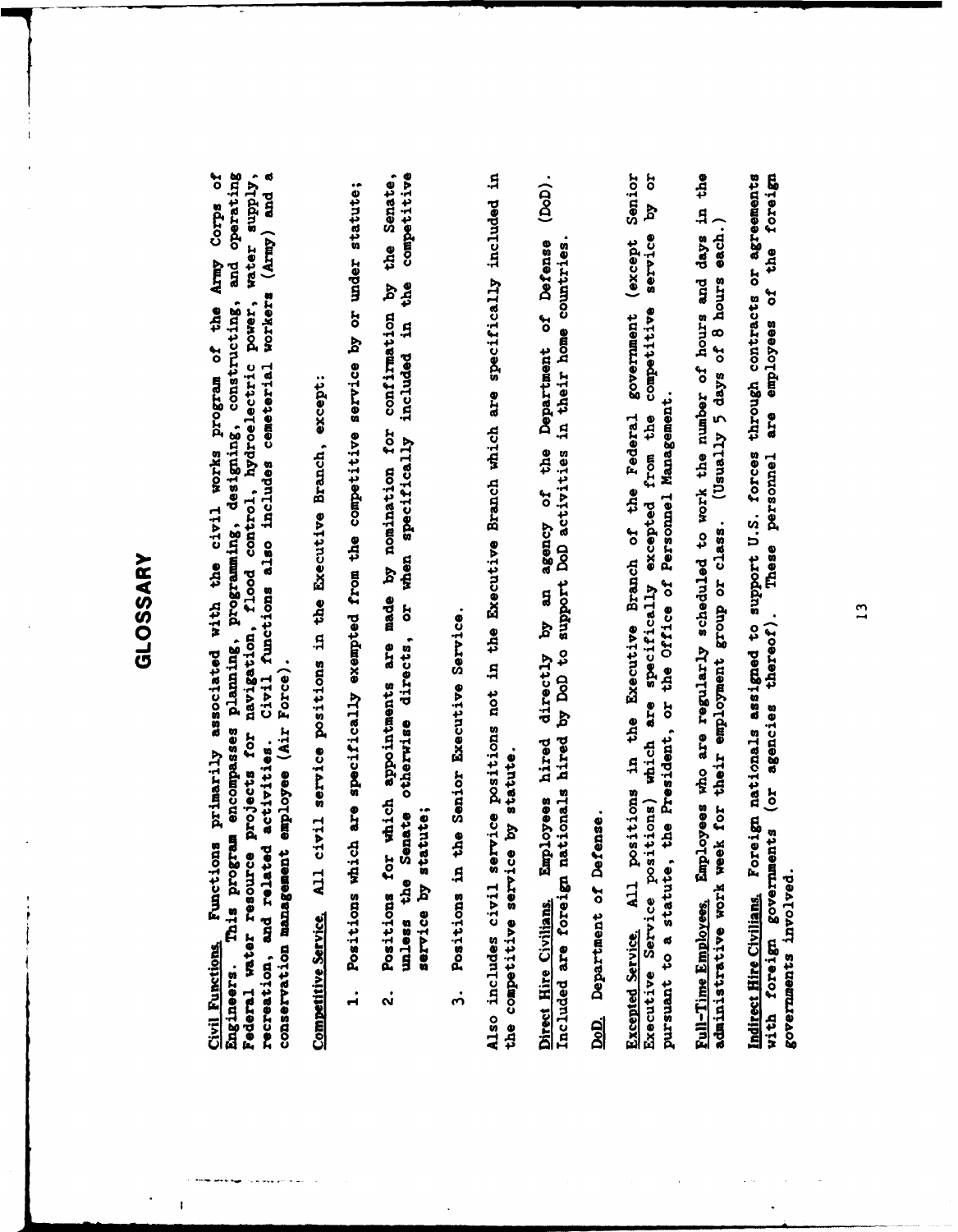Intermittent Employees. Employees who are employed with no prescheduled tour of duty (i.e., employed on irregular or occasional basis).

Miliary Functions. Activities normally associated with the Uniformed Services.

Employees subject to the Office of Management and Budget (OMB) ceilings established to administer Presidential employment ceiling limitations. Refer to the Office of Personnel Management System Supplement 298-2, Subchapter 53, for a delineation of employment exempt OMB Ceiling Employment, from ceiling control.

### **OTHER DOD ORGANIZATIONS**

Uniformed Services University of the Health Sciences (USUHS) Inspector General Department of Defense (IG DoD) "Office of the Secretary of Defense (OSD) "U.S. Court of Military Appeals "Joint Chiefs of Staff (JCS)

#### Department of Defense Agencies:

'Ballistic Missile Defense Organization (EMDO) Defense Finance and Accounting Service (DFAS) "Defense Security Assistance Agency (DSAA) Defense Information Systems Agency (DISA) "Advanced Research Projects Agency (ARPA) Defense Contract Audit Agency (DCAA) "Defense Legal Services Agency (DLSA) Defense Investigative Service (DIS) "Defense Support Activities (DSAs) Defense Commissary Agency (DeCA) On-Site Inspection Agency (OSIA) Defense Logistics Agency (DLA) Defense Mapping Agency (DMA) Defense Nuclear Agency (DNA)

 $\overline{14}$ 

axOrganizations serviced by DLA and DISA.

#Organizations serviced by OSD

NOTE: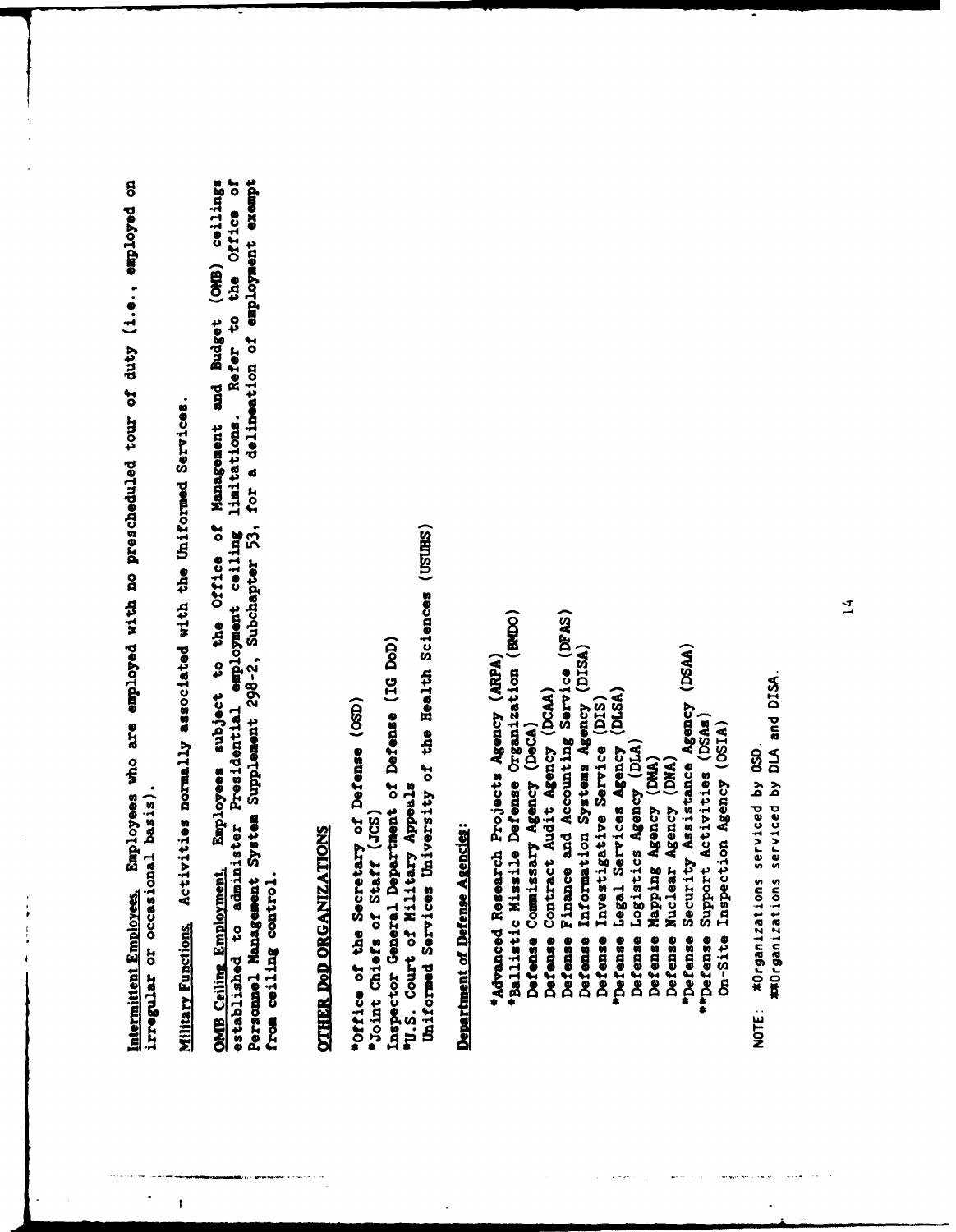### Department of Defense Field Activities:

"Department of Defense Civilian Personnel Management Service (CPMS) "Defense Prisoner of War/Missing in Action Office (DPMO) "Drug Interdiction and Counter-Marcotics Account (DICA) "Defense Technology Security Administration (DTSA) Department of Defense Education Activity (DoDEA) \*Office of Civilian Health and Medical Program American Forces Information Service (AFIS) "Defense Medical Programs Activity (DMPA) for the Uniformed Services (OCHAMPUS) "Office of Economic Adjustment (OEA) Part-Time Employees. Employees who are regularly scheduled for a prearranged tour of duty which is less than the specified number of hours or days worked by full-time employees in the same employment group or class.

Washington Headquarters Services (WHS)

Permanent Appointments. Permanent appointments are defined within each type of service as follows:

- Employees serving under career appointments who are serving or who initial appointment probation, or who are not required to serve an career-conditional employees with includes Also probation. have completed their COMPETITIVE SERVICE appointment appointments. initial  $\mathbf{a}$
- EXCEPTED SERVICE Employees whose appointments carry no restrictions or conditions, such Based on tenure, can include employees serving trial periods or those whose tenure is as conditional appointments, indefinite or specific time limitations, or trial periods. equivalent to career-conditional in the competitive service.  $\ddot{\mathbf{v}}$
- SENIOR EXECUTIVE SERVICE (SES) All SES employees except those serving under "limited term" and "limited emergency" appointments.  $\dot{5}$

wwanization serviced by Military Services and selected DoD #Organizations serviced by OSD organizations. NOTE